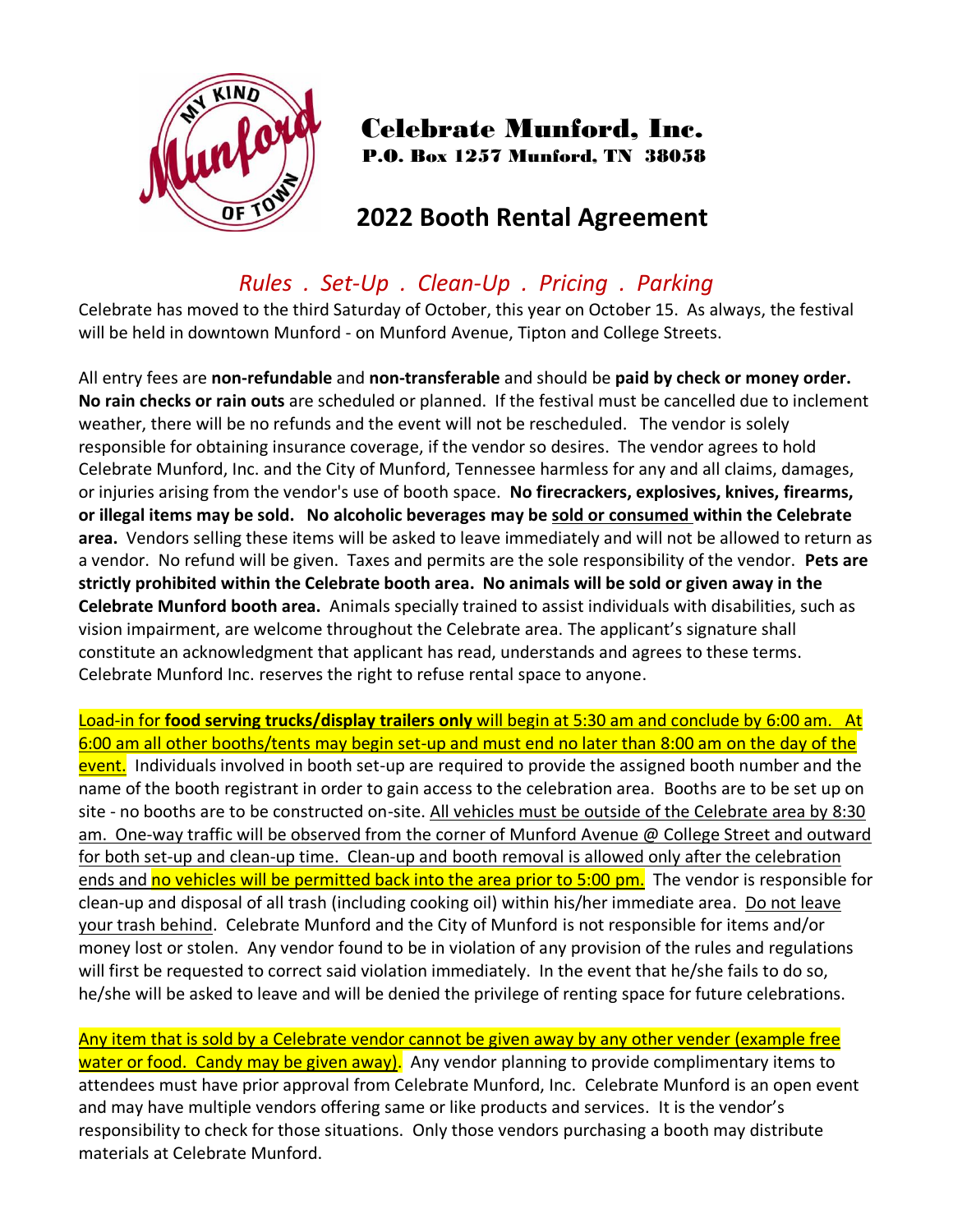### **Generators are not allowed. Celebrate Munford does not provide tents, tables, chairs, electrical cords, etc. to vendors.**

#### **Safety Guidelines for Face Painters:**

Face painting is a great way to entertain, but safety is important to consider before you begin. Using only products rated for cosmetic use, as well as good hygiene practices, will ensure your clients will get the best experience possible.

- 1. Only use paints which are cosmetic grade, made with FDA compliant ingredients. Note: non-toxic does not equal safe for skin.
- 2. Glitter and adhesives must be cosmetic grade as well. Craft glitter is abrasive and can damage eyes, but cosmetic glitter is round-cut polyester, which is very fine and safe to apply to skin.
- 3. Only use brushes and sponges which have never been used for any other purpose. Craft brushes should not be used if they have previously been used with paints that are not skin-safe.
- 4. Use clean water to rinse brushes between clients. No additives are necessary in the water. Change water frequently.
- 5. Paint only clean skin, which is free from abrasion, rash and body fluid. Have parents clean up messy faces before you begin.
- 6. Sanitize between clients; use hand sanitizer frequently.
- 7. Do not paint any person who is sick. Fever, green runny noses, coughing and all obvious illness should be turned away to minimize risk of spreading germs to others.

#### **Pricing:**

#### **Craft Booth \$60.00 (\$75.00 if paid after October 1)**

Booth space is 10' x 10'. The vendor will furnish tent, tables, chairs, etc. Merchandise must be new or restored. No booth will be rented for "carport sale" purposes. A minimum of 85% of merchandise offered for sale is required to be hand-made.

The sale of bake sale items will not be permitted in craft booths. Bottled items such as honey, jams, jellies and relishes may be sold. The sale of beverages in craft booths is strictly prohibited. There shall be no items sold which are in direct competition with Celebrate Munford, Inc. Celebrate Munford Inc. has the sole discretion in determining whether a vendor is in direct competition.

#### **Food Booth \$100.00 (\$115 if paid after October 1)**

Booth space is 10' x 10'. The vendor will furnish tent, tables, chairs, etc. to be used inside of the booth. No table, chairs, etc. will be permitted in front of the booth A food booth shall be defined as a booth for preparing and selling food on-site. Food booth applicants will be required to present a full menu at the time of registration. No generators are permitted at Celebrate Munford. The correct measurable dimensions of trailers shall be recorded on the registration form at the time of registration. All tents, trailers, etc. must fit within the booth space allotted by Celebrate Munford. A minimum 5# ABC fire extinguisher is mandatory at each food booth.

#### **Business Booth \$80.00 (\$95 if paid after October 1)**

Booth space is 10' x 10'. The vendor will furnish tent, tables, chairs, etc. A business booth shall be defined as any booth selling merchandise that is not handmade (herbs, costume jewelry, perfume, etc.)